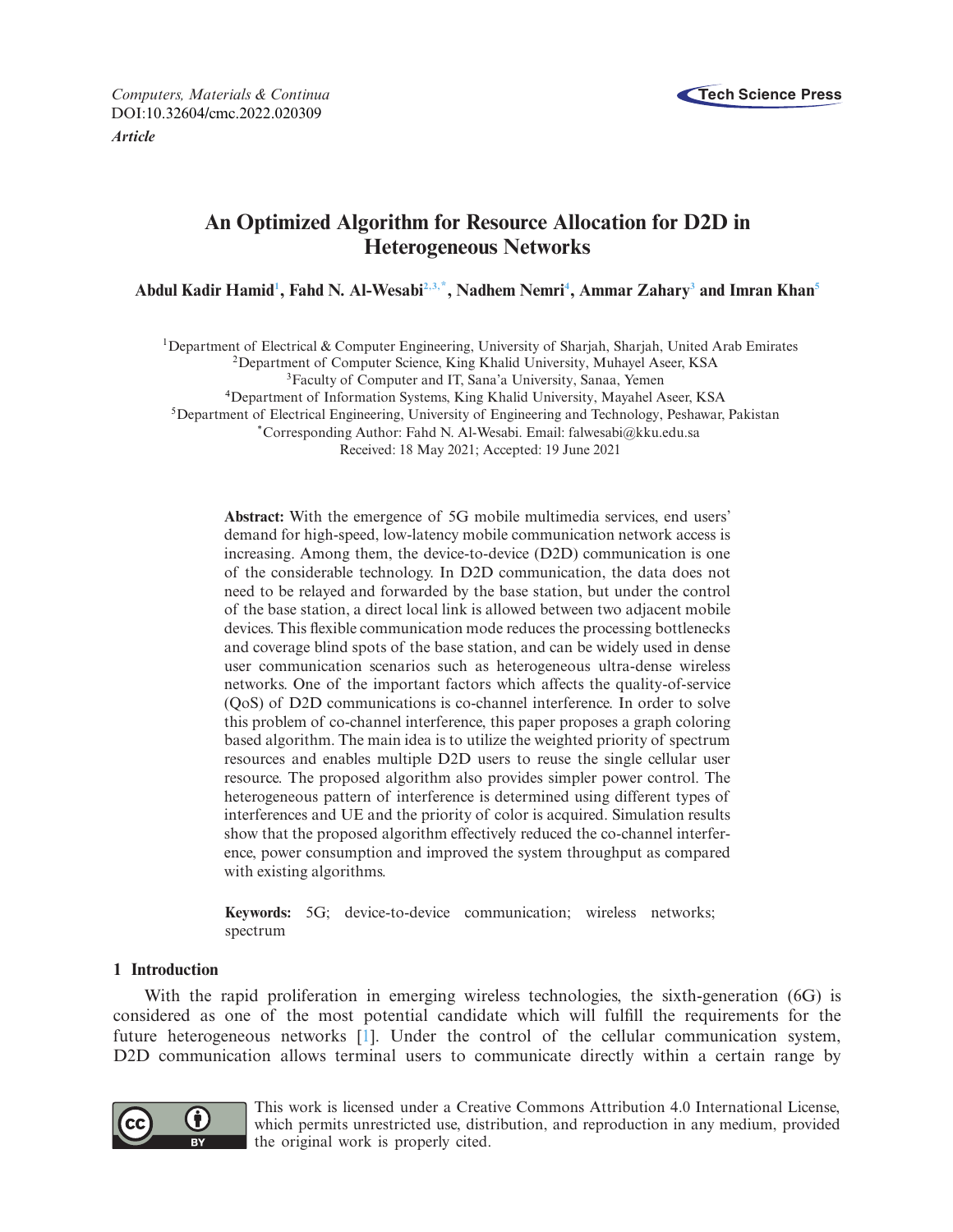sharing cell resources, and is one of the key technologies of 6G  $[1-7]$  $[1-7]$ . As a new generation of cellular network technology, D2D communication technology has advantages such as improving the utilization of spectrum resources and increasing system throughput, and has become one of the key technologies that have been widely concerned in the industry. However, due to the sharing of cellular network resources, D2D communication causes severe interference to existing cellular systems. Therefore, cellular communication and D2D communication require reasonable cooperative communication to achieve the purpose of interference suppression. At the same time, choosing the way that D2D users and cellular users reuse the same spectrum resources not only saves the precious wireless resources of the cellular network, but also obtains higher spectrum utilization and improves the performance of the cellular network [\[8](#page-12-2)[–14\]](#page-12-3).

Device-to-Device (D2D) communication enables end users within a short distance to directly transmit data without forwarding through the base station, thereby greatly improving the data transmission rate. In addition, D2D users can also reuse the wireless resources of cellular users in a non-orthogonal manner to improve the utilization of spectrum resources  $[15,16]$  $[15,16]$ . Therefore, D<sub>2</sub>D communication has received extensive attention from the industry in recent years. However, the multiplexing of wireless resources will cause co-channel interference m in the system. Therefore, how to suppress co-channel interference by allocating wireless resources for D2D users has important practical significance and research value for improving spectrum utilization and meeting users' high-speed data transmission requirements  $[17–20]$  $[17–20]$ . The authors in [\[21\]](#page-13-3) analyzed three signal demodulation schemes in the uplink based on the outage probability, trying to reduce the influence of D2D users on the base station through mode selection, and at the same time derive the interference restriction area in the [\[22](#page-13-4)] to prevent Adjacent users reuse the same cellular resources. The authors in [\[23\]](#page-13-5) studied and analyzed the applicability of the LTE power control scheme in D2D systems, and concluded that the hybrid network interference problem must be a combination of power control, mode selection, link adaptation and other technologies. The authors in [\[24](#page-13-6)] optimized the transmission power of different users based on system energy efficiency modeling, using sub-optimal algorithms of upper and lower bounds. The authors in [\[25\]](#page-13-7) combined resource allocation and power control problems and used a novel reverse iterative combined auction method to achieve the optimal goal of system energy efficiency. The authors in [\[26](#page-13-8)] proposed a distributed iterative power control algorithm that uses slow-scale path loss measurement to minimize power consumption under the system's target rate constraint. The authors in [\[27\]](#page-13-9) and [\[28\]](#page-13-10) deduced the cumulative distribution of signal-to-interference and noise ratio of different users in a hybrid D2D network, laying a foundation for the discussion of power control methods under different QoS requirements. At the same time, the authors in [\[29\]](#page-13-11) studied the power optimization problem under different resource reuse modes in the followup work, and in-depth deduced the feasible region and closed solution of the system under different constraints. The authors in [\[30\]](#page-13-12) further studied the system rate maximization problem under the QoS constraint, and the two suboptimal strategies proposed by them did not bring substantial system performance loss. In [\[31\]](#page-13-13), the authors established interference graphs based on the interference list provided by D2D users, and performed sequential resource allocation based on graph coloring, but this algorithm has higher performance requirements for terminal equipment. The authors in [\[32](#page-13-14)] establishes a weighted bipartite graph between D2D users and cellular users, and uses the optimal matching algorithm to allocate wireless resources, which improves the system throughput, but the algorithm complexity is relatively high. In [\[33\]](#page-13-15), the authors allow a D2D user to reuse the wireless resources of a cellular user, and use optimal matching to minimize co-channel interference in the system. The authors in [\[34\]](#page-13-16) gave a cognitive spectrum allocation method based on graph coloring theory. This method divides the system bandwidth into multiple sub-channels,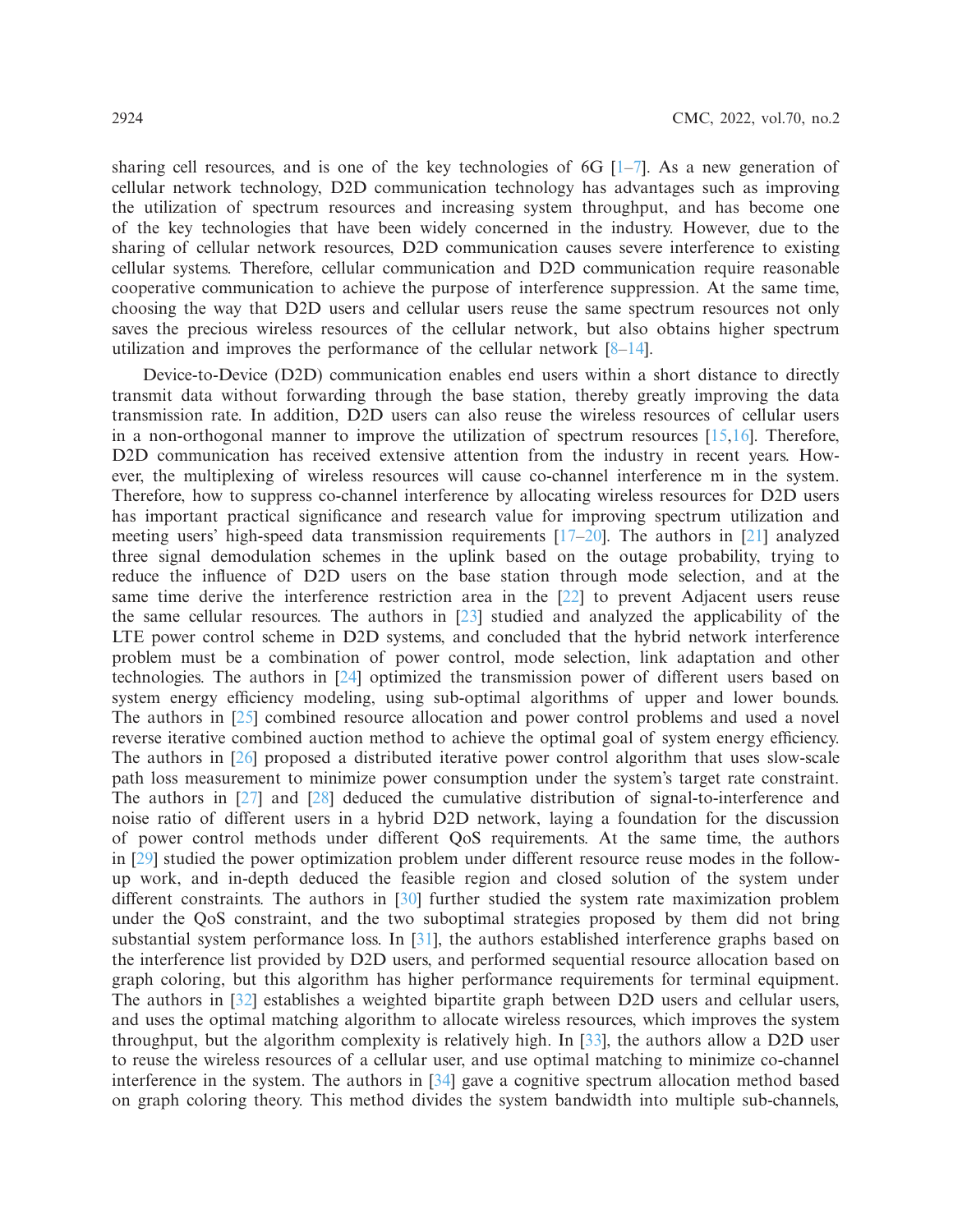and then allocates the sub-channels to users, thereby minimizing bandwidth requirements. But this method cannot maximize system throughput. In addition, the existing graph coloring resource allocation algorithms all use D2D users and cellular users as peer users to establish a regular interference graph, and then perform wireless resource allocation. However, the introduction of D<sub>2</sub>D communication is only an auxiliary communication method for cellular communication, and such wireless resource allocation cannot effectively reflect the importance of users of different communication types. In addition, the traditional graph coloring resource allocation algorithm that only judges the coloring priority based on vertex saturation is far from being able to meet actual communication needs.

Considering the above-mentioned problems, this article proposes a graph-based coloring method for D2D users when multiplexing the downlink of cellular users in the LTE system to communicate, especially in scenarios where communication quality and transmission speed are required in social networks. The weighted priority D2D resource allocation algorithm. Compared with the traditional graph coloring resource allocation algorithm, the advantages of this algorithm are:

- (1) In the D2D heterogeneous network, a heterogeneous interference graph is established to reflect the difference in the importance of the two types of users in the network.
- (2) The coloring sequence is no longer the previous random coloring or sequential coloring, but a weighted priority coloring.
- (3) After the wireless resource allocation is determined, the introduction of simple packet power control can not only further reduce the user's transmission power and reduce the impact of interference, but also dynamically adjust the energy consumption on specific wireless resources.

Finally, combined with the algorithm simulations, we compared and analyze the advantages of the proposed algorithm over other similar algorithms.

## **2 System Model**

In the D2D heterogeneous network, there are two types of users in the system: traditional pair of cellular users and short-distance D2D users. The establishment of the system model is shown in [Fig. 1.](#page-3-0) There are a total of *M* cellular users in the system, which is  $C = \{C_1, C_2, \ldots, C_M\}$ ; *N* D2D communication pairs, denoted as  $D = \{D_1, D_2, \ldots, D_N\}$ . Among them,  $C_i$  represents *i*th cellular user,  $T_{x_i}$  represents the sender user in the *i*-th D2D user pair, and  $R_{x_i}$  represents the *i*-th receiver user. At the same time, D2D users perform data transmission with the same initial transmission power. In addition, use  $L_c$  to represent the cellular link set;  $L_d$  represents the collection of all D2D links; *Lk* represents a set of links using radio resource *k*. In order to improve spectrum utilization, multiple D2D users are allowed to perform data transmission on multiplexed wireless resources of the same cellular user.

Since the LTE system adopts orthogonal frequency division multiplexing (OFDM) technology for downlink, there is no interference between cellular users, and D2D users multiplex the downlink channel resources of cellular users in a non-orthogonal manner, there are two main types of interference in the system: D2D user interference and D2D user-to-cell interference.

The specific interference situation is shown in [Fig. 1.](#page-3-0) Here,  $C_1$ ,  $T_{x_1}$ , and  $T_{x_2}$  use the same channel resources for data transmission, and the base station will cause co-channel interference to  $R_{x_1}$  and  $R_{x_2}$ . At the same time,  $T_{x_1}$  will also cause co-channel interference to  $C_1$  and  $R_{x_2}$ . In addition,  $T_{x_2}$  will also cause co-channel interference to  $C_1$  and  $R_{x_1}$ . It can be seen that the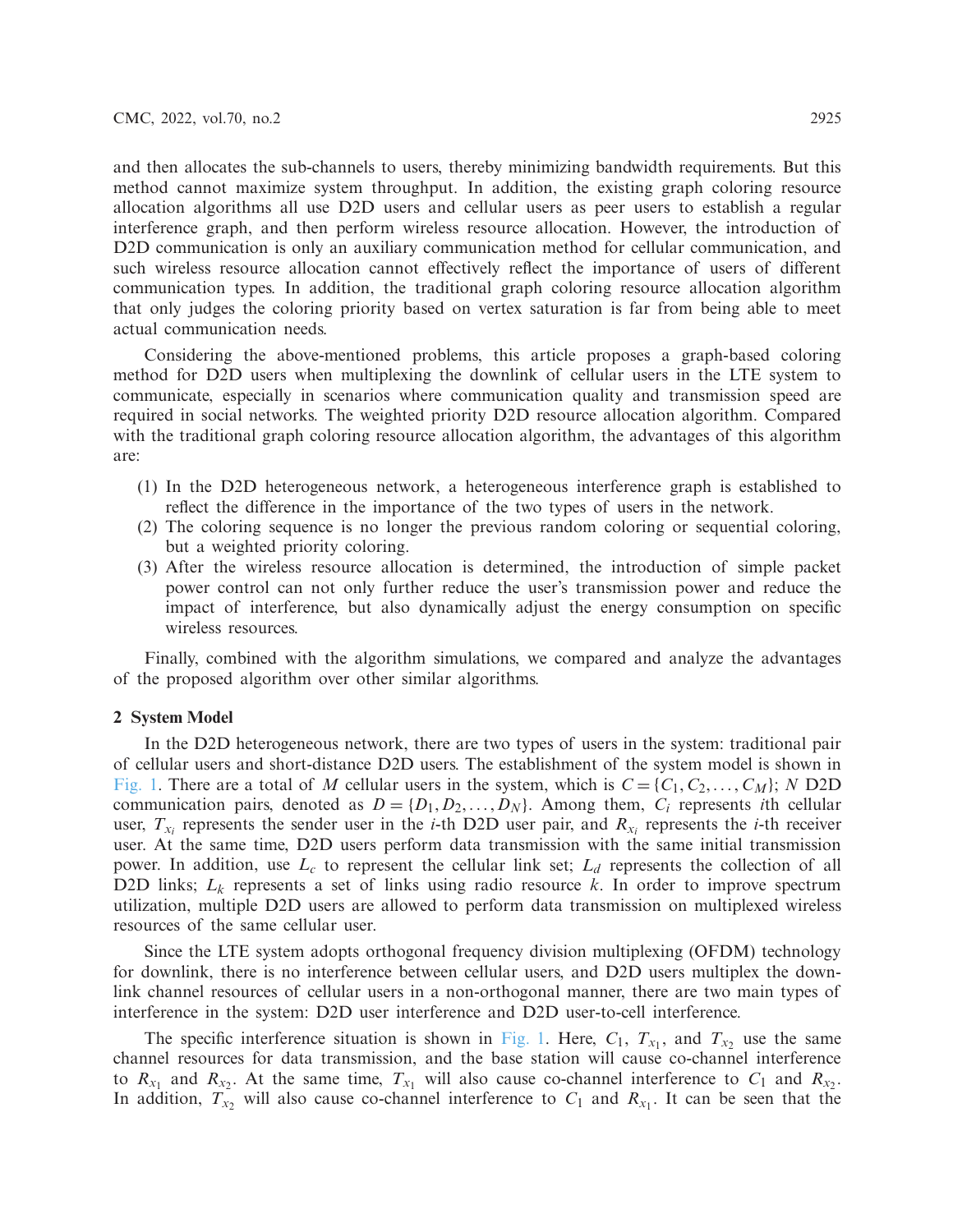interference situation in the D2D heterogeneous network is more complicated. For this reason, it is necessary to allocate spectrum resources reasonably to coordinate co-channel interference, so as to ensure the communication quality of terminal users and improve the spectrum utilization.



<span id="page-3-0"></span>**Figure 1:** Proposed system model

In addition, assuming that  $(\varphi_i, r_i)$  is the polar coordinates of user *i*, the distance  $d_{ij}$  between user *i* and user *j* is expressed in polar coordinates as

$$
d_{ij} = \sqrt{r_i^2 + r_j^2 - 2r_i r_j \cos \left(\varphi_i + \varphi_j\right)}
$$
\n<sup>(1)</sup>

where  $r_i$  represents the distance between user *i* and the base station;  $\varphi_i$  represents the azimuth of user *i*. Then the path loss model in the system is as follows. The path loss from the base station to the user is

$$
p = 148 + 37.6 \log (d \, [km]) \tag{2}
$$

The path loss between different users is

$$
p = 148 + 40 \log (d \, [km]) \tag{3}
$$

Among them, *d* represents the distance between the transceiver ends of the communication link.

### **3 Proposed Algorithm**

According to the actual situation, in the D2D heterogeneous network, D2D communication is an auxiliary communication mode. Cellular users are primary users and D2D users are only secondary users. Therefore, the primary and secondary users should be strictly distinguished during interference analysis. In addition, in order to meet the user's normal communication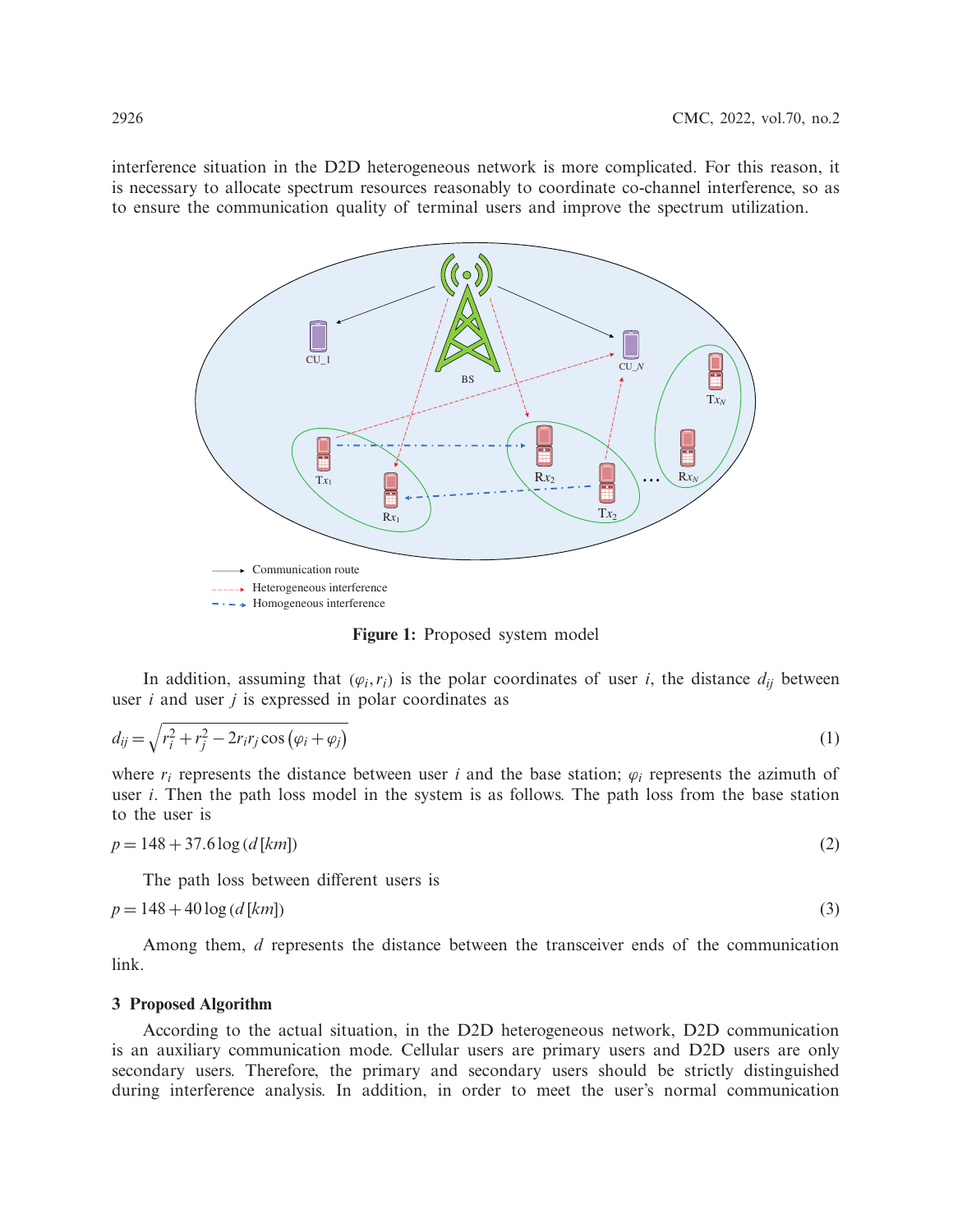quality requirements, the preset SINR threshold for normal communication of cellular users is  $\gamma_1$ , and the SINR threshold for normal communication of D2D users is  $\gamma_2$ . In the weighted priority allocation of resources based on graph coloring, the co-channel interference between communication links and links in the system is abstracted into "vertices" and "edges" in the graph, so as to establish a heterogeneous interference graph *H*. In particular, when building a heterogeneous interference graph, each communication link in the system should be abstracted as a "vertex" of the heterogeneous graph. However, whether there is an "edge" between the two "vertices", it must be combined with the user SINR The threshold is determined by the degree of co-channel interference between users.

## *3.1 Generating Heterogeneous Interference Graph*

The "vertex" in the heterogeneous interference graph consists of cellular links and D2D links. Among them, all cellular links constitute vertex set  $V_1$ , and all D2D communication links constitute vertex set  $V_2$ .  $V_1$  and  $V_2$  together form the set V of all vertices in the graph. According to the inter-vertex interference and the user's communication quality requirements, the set of edges *E* is formed, and the heterogeneous interference graph  $H(V(V_1, V_2), E)$  can be obtained. Combining the characteristics of the D2D heterogeneous network, the edges in *H* are mainly divided into two types: single-type interference edges and mixed-type interference edges. Among them, the single-type interference edge is the edge established for the cellular link that only receives single interference from the D2D link. The mixed interference edge is an edge created by the mixed interference from the cellular link and other D2D links for the interference suffered by the D2D link.

When multiple D2D user pairs use the same radio resource *k* with the same cellular user in a non-orthogonal manner. The SINR of the cellular user *Ci* is

$$
SINR_{C_i} = \frac{P_{i,k}G_{B,C_i}}{\sum_{j \in L_D, j \in L_k} P_{T_{x_{j,k}}G_{T_{x_{j,C_i}}} + \eta B}
$$
\n(4)

<span id="page-4-0"></span>The SINR of the receiving end of the D2D link such as  $R_{x_i}$  is

$$
SINR_{R_{x_j}} = \frac{P_{T_{x_{j,k}}}G_{T_{x_j,R_{x_j}}}}{\sum_{j \in L_C, i \in L_k} P_{i,k}G_{B,R_{x_j}} + \sum_{j' \in L_D, j' \in L_k, j' \neq j} P_{T_{x_{j,k}}}G_{T_{x_{j'},R_{x_j}}} + \eta B}
$$
(5)

where:  $SINR_{C_i}$  represents the SINR of  $C_i$ ;  $P_{i,k}$  represents the transmit power of the base station to  $C_i$  on channel *k*;  $G_{B,C_i}$  indicates the link gain from the base station to  $C_i$ ;  $P_{T_{x_i}}$  represents the transmit power of  $T_{x_j}$  on channel *k*;  $G_{T_{x_j,C_i}}$ ;  $G_{T_{x_j,C_i}}$  represents the link gain from  $T_{x_j}$  to  $C_i$ ;  $\eta$ represents the power of Gaussian white noise; *B* represents the channel bandwidth.

In addition, the interference generated by the sending end of link *i* to the receiving end of link  $j$  is defined as  $I_{ij}$ , which is specifically expressed as

$$
I_{ij} = P_i G_{ij} \tag{6}
$$

where  $P_i$  represents the transmit power of the transmitting end of link *i*;  $G_{ij}$  represents the link gain from the sending end of link *i* to the receiving end of vertex *j*.

To establish a single-type interference edge, the steps (pseudo code) are as follows in Algorithm 1.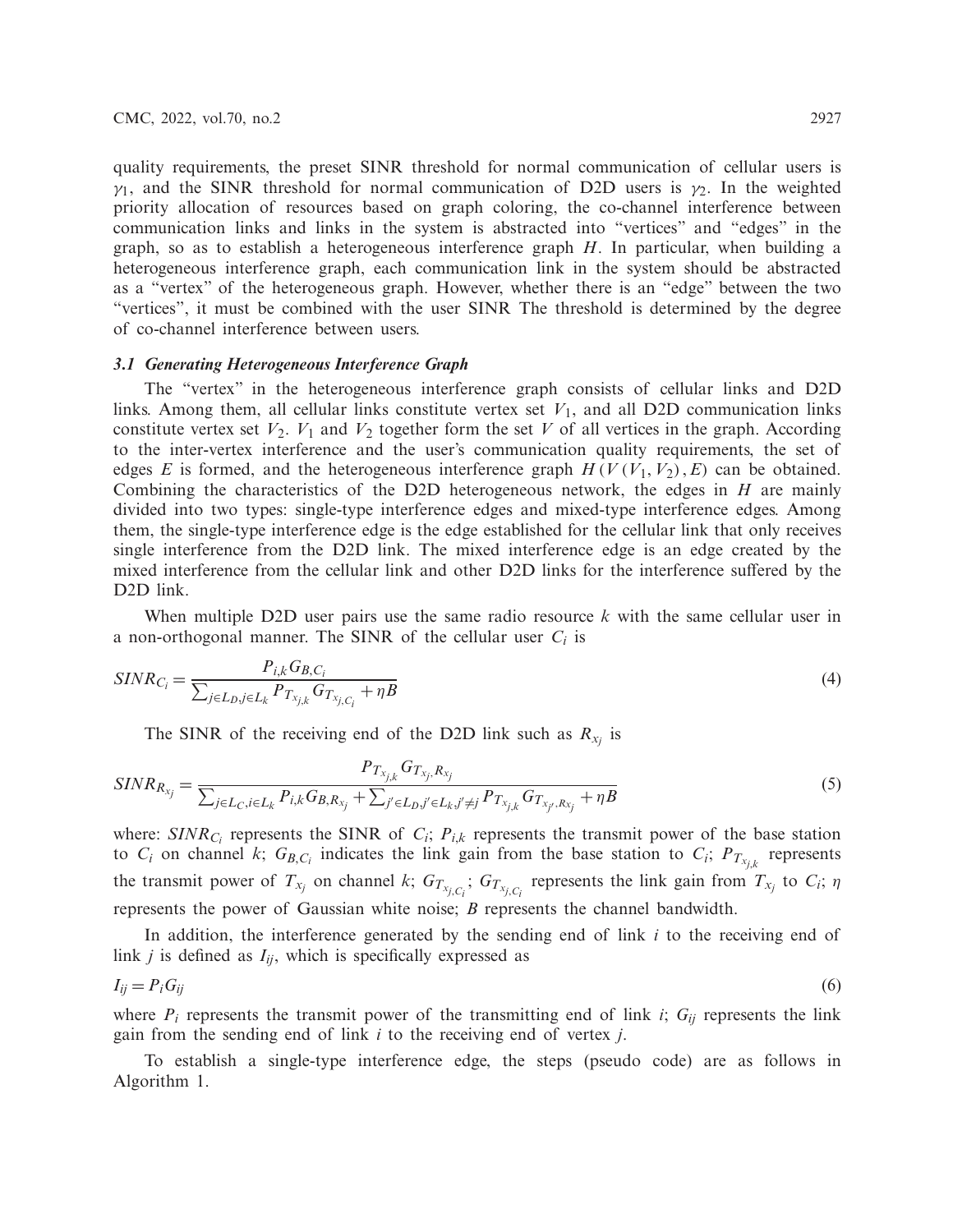**Algorithm 1:** Edge establishment

**Initialization:** Set  $\varphi_i = \varphi$ , vertex  $i = j = 1$ , weight  $w_{ij} = 0$ 1: for  $i = 1: M$ 2. While  $j \leq N$ 3: Determine the *SINRij* using [Eq. \(5\)](#page-4-0) 4:  $\varphi_i = \varphi_i + \{j\}$ 5: end While 6: do 7: if  $SINR_{ij} = \min(SINR_i)$  and  $j \in \varphi_i$  then 8: Establish heterogeneous interference edge  $j \rightarrow i$  between vertex *j* and *i* 9: Determine the edge weight value as  $w_{ji} = I_{ji}$ 10: end if 11: While  $(SINR_{ij} > \gamma_1)$ 12: end for 13: end

The steps and methods for establishing heterogeneous-type interference edges are similar to those of single-type interference edges. The difference is that in step 3, the SINR is calculated using [Eq. \(5\),](#page-4-0) and the judgment condition in step 11 is changed to  $SINR_{ij} > \gamma_2$ . Therefore, it will not be repeated here.

After the single-type and heterogeneous-type interference edges are established, a heterogeneous interference graph is finally obtained. At this time, the *i* saturation *S*(*i*) of the vertex is defined as

<span id="page-5-0"></span>
$$
S(i) = \sum_{j \in V, j \neq i} I_{ji} + \sum_{j \in V, j \neq i} I_{ij}
$$
\n
$$
(7)
$$

#### *3.2 Weighted Priority Resource Allocation*

Assuming that there are two buffer queues at the base station, which store the cellular users and D2D users that initiate resource requests, respectively, and each user corresponds to a data queue to buffer the data to be sent. Without loss of generality, the factors that define the priority of obtaining resources include: (1) Channel quality; (2) Delay of waiting in line for users; (3) The amount of data to be sent by the user; (4) The maximum time delay the user can tolerate. Generally, the higher the priority of the user to obtain resources, the better the channel quality, the longer the user's queuing delay, the more data to be sent, and the lower the user's tolerable waiting delay. Assuming that the time when user *i* initiates a resource request is recorded as  $t_{i,arr-time}$ , and the time when wireless resources are obtained is recorded as  $t_{i,leave-time}$ , then the waiting delay  $T_i$  of user *i* in the queue is

$$
T_i = t_{i, leave\_time} - t_{i, arr\_time}
$$
\n
$$
\tag{8}
$$

When the waiting delay exceeds the maximum tolerable delay, the user will discard the data packet to be sent. In order to prevent users with poor channel quality from being unable to allocate resources for a long time and reduce the fairness of the system, here the delay is taken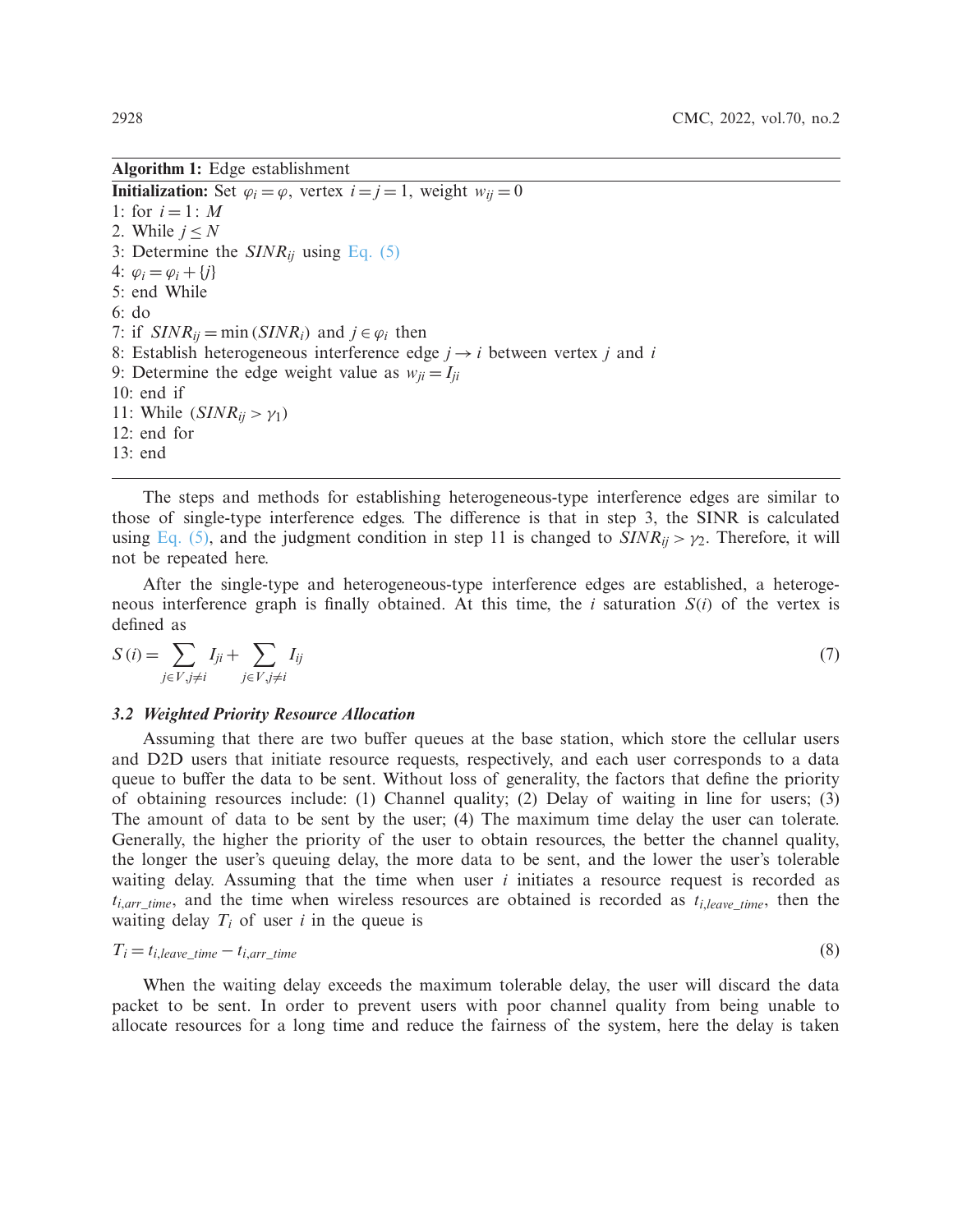as an important factor that affects the priority of users obtaining resources, and the delay weight of user *i* is defined as

$$
W_i = e^{\left(\frac{T_i}{T_{i,\text{max}}}-1\right)}\tag{9}
$$

where  $T_{i, \text{max}}$  of user *i* is allowed to accept the maximum delay.

Assuming that the user expects to send the data size as  $Q_i'$ , the maximum amount of data that can be buffered in the data queue is  $Q_{i,\text{max}}$ , so the actual size of data to be sent in the corresponding data queue  $Q_i$  is expressed as

$$
Q_i = \min\left\{Q_i', Q_{i,\max}\right\} \tag{10}
$$

At the same time, the signal-to-noise ratio is used to measure the channel quality. The larger the signal-to-noise ratio, the better the channel quality. The signal-to-noise ratio at the receiving end of link *i* is specifically expressed as

$$
SNR_i = \frac{P_i G_{ii}}{\eta B} \tag{11}
$$

<span id="page-6-0"></span>Based on the above analysis, the priority for user *i* to obtain wireless resources is defined as

$$
D(i) = \frac{Q_i \times SNR_i \times W_i}{\sum Q_{i'} \times \sum SNR_{i'} \times \sum W_{i'}} \tag{12}
$$

where  $D(i)$  represents the priority of user *i* to obtain resources. The corresponding vertices *i* and *i* belong to the vertices of the same set.

When coloring vertices, the user priority and the saturation of the corresponding vertices are considered to determine the coloring order. According to [Eqs. \(7\)](#page-5-0) and [\(12\),](#page-6-0) the coloring level  $F(i)$ of vertex *i* in the graph is defined as

$$
F(i) = D(i) \times \frac{S(i)}{\sum S(i)}
$$
\n(13)

<span id="page-6-2"></span><span id="page-6-1"></span>The current layer color vertex *color*<sup>∗</sup> needs to meet the conditions as

$$
color^* = \max_{\varepsilon_i} F(i) \tag{14}
$$

At the same time, the colored vertices are deleted from the corresponding vertex set, and the uncolored vertices are updated.

Consider that D2D communication is only an auxiliary communication mode. Therefore, when performing coloring resource allocation based on the heterogeneous weighting of graph coloring, it is necessary to color the vertices in the vertex set  $V_1$  first, and then color the vertices in the set  $V_2$ . The specific coloring steps (pseudo code) are described as follows in Algorithm 2.

In order to evaluate the fairness among D2D users in the system, jains fairness evaluation standards are used such as

$$
Fair(n) = \frac{\left(\sum_{i=1}^{n} x_i\right)^2}{n \sum_{i=1}^{n} x_i^2}
$$
\n(15)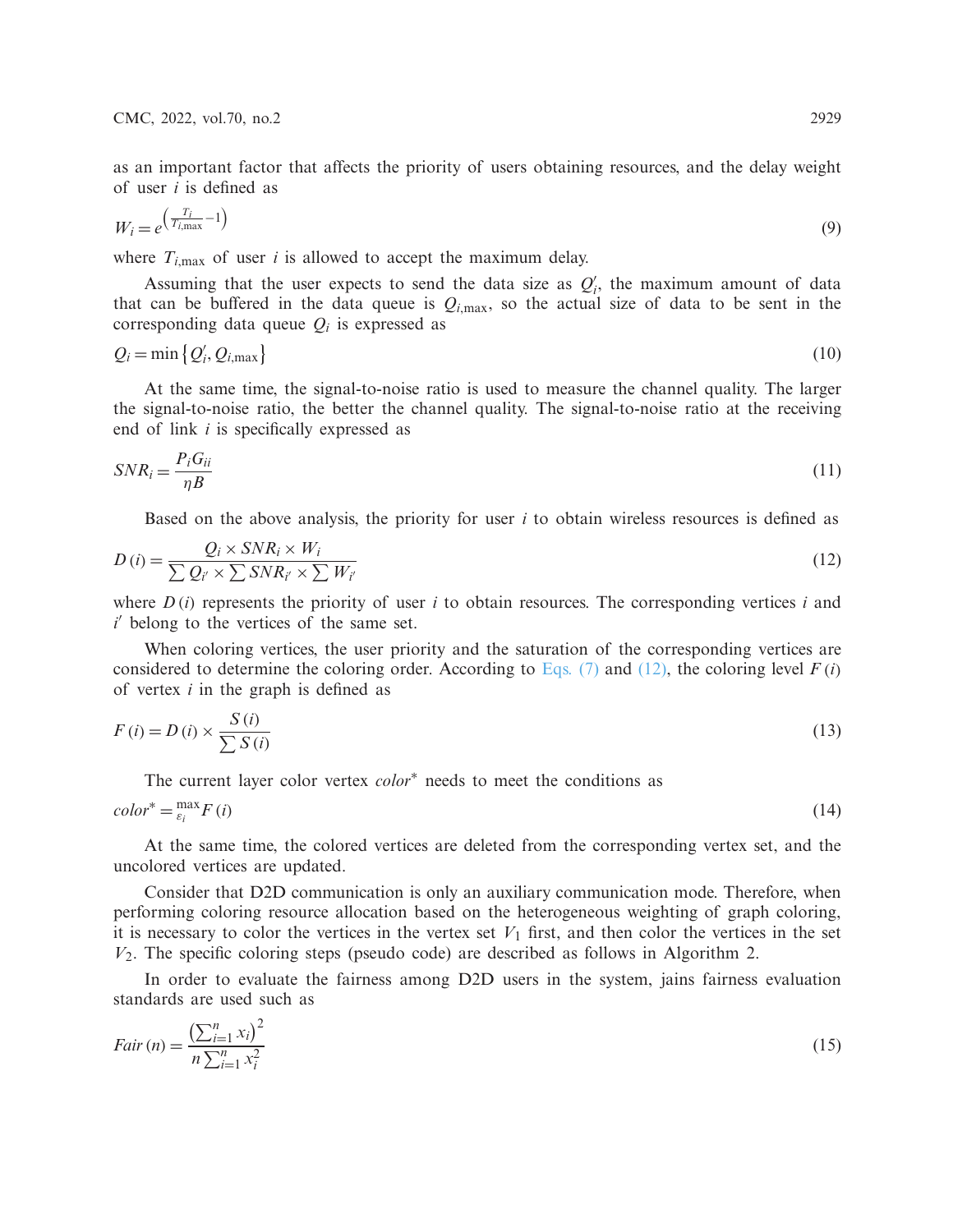where *Fair*( $\cdot$ ) represents the fairness of the system; *n* represents the number of D2D users requesting resources;  $x_i$  represents the transmission rate of D2D user *i*.

The D2D system user loss rate is defined as the ratio of the number of users who abandon the queue waiting for resource allocation due to exceeding the maximum time delay to the total number of requested users, which is specifically defined as

$$
PLR = \frac{n}{N} \tag{16}
$$

where *n* represents the number of D2D users whose waiting delay exceeds the maximum delay; *N* represents the number of D2D users requesting resources.

# **Algorithm 2:** Coloring establishment

**Initialization:** Number of available wireless resources in the system to *K*, optional color set  $\varphi$  =  $\{\varphi_j\}_j \in V_2$ , Uncolored vertex set  $\vartheta = V_2$ , vertex  $i = j = 1$ 1: for  $i = 1: M$ 2: Calculate  $F(i)$  via [Eq. \(13\)](#page-6-1) and determine the coloring order and the vertices 3: end for 4: for  $j = 1: N$ 5: Calculate  $F(j)$  via [Eq. \(13\)](#page-6-1) and update  $\varphi_j = K -$  degree of fixed point *j* 6: end for 7: do 8: Find the vertex *i* via [Eq. \(14\)](#page-6-2) with the highest vertex coloring priority in the set  $\vartheta$ 9: if  $\varphi_i = 1$ 10: else if  $\varphi_i > 1$ 11: Select the color with most times by other vertices from the available colors in the  $\varphi_i$  set 12: Color for vertex *i* 13: end if 14: Update the set of uncolored vertices  $\vartheta = \vartheta - i$ 15: Find the vertices adjacent to *i* 16: Remove the color used by vertex *i* from the list of available colors for these vertices 17: While ( $\vartheta$  = Empty Set) 18: End

## *3.3 Packet Power Control*

In order to reduce the power consumption of the user terminal, on the premise of ensuring the user's minimum SINR requirement, simple power regulation is adopted to minimize the transmission power of the corresponding user. Color the wireless resource allocation results according to the graph, treat all users occupying the same wireless resources as a group, and perform power control on all users in each group, thereby optimizing the user's transmission power.

According to the resource allocation result, calculate the actual SINR of cellular users and D2D users. Combining the SINR threshold  $\gamma_1$  of  $C_m$  and the transmit power of D2D users in the same group of  $G_m$ , the lowest transmit power can be obtained as

<span id="page-7-0"></span>
$$
P'_{m} = \frac{\gamma_1 \left( \sum_{D_i \in G_m} P_{T_{x_i}} G_{T_{x_i}, C_i} + \eta B \right)}{G_{B, C_m}}
$$
(17)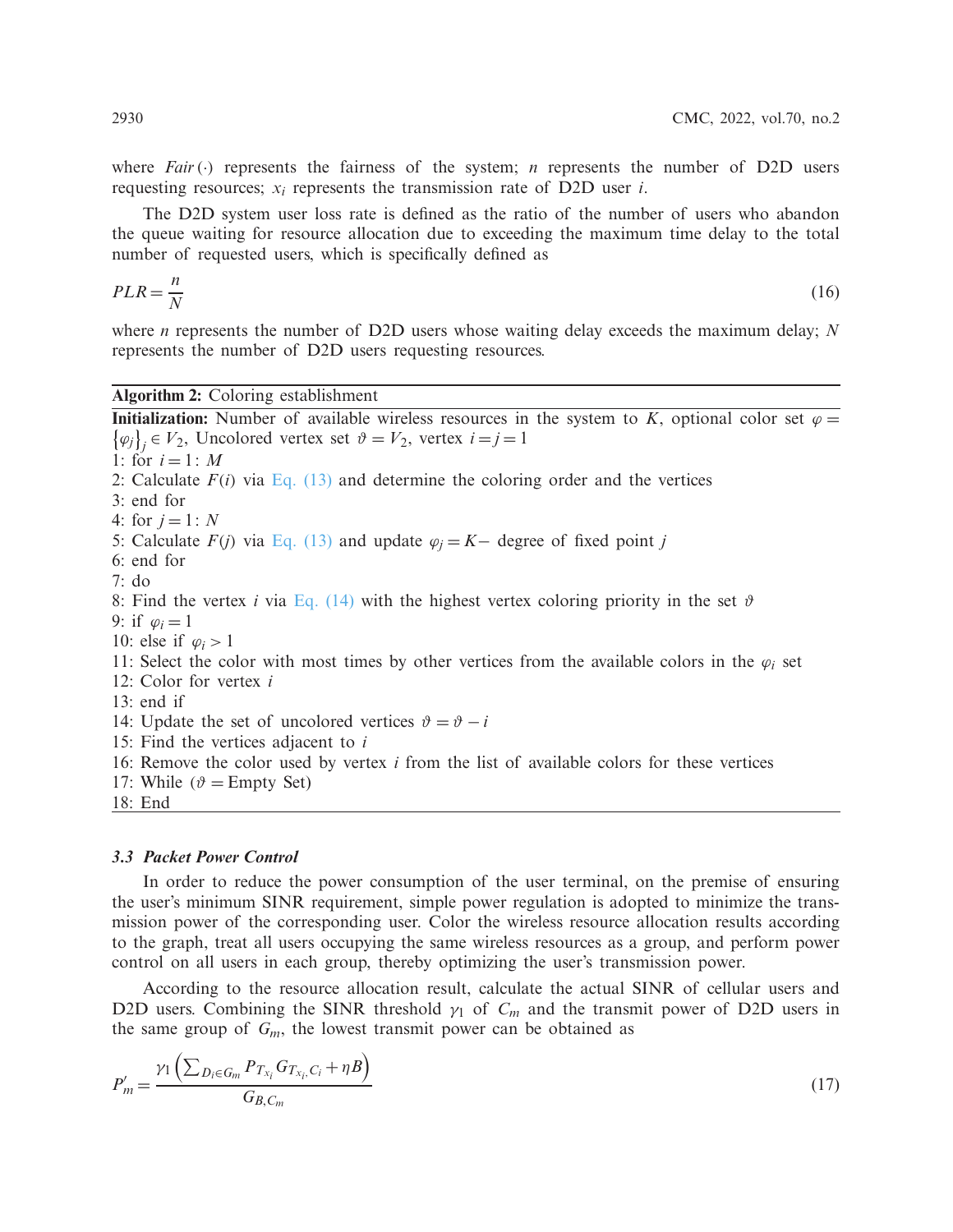where  $P'_m$  represents the transmission power of the base station to  $C_m$  after power regulation.

Update the transmission power of the base station to  $C_m$  according to [Eq. \(17\),](#page-7-0) and calculate the SINR of all D2D users in combination with Eq.  $(5)$ . Then, update the transmission power of D2D users one by one according to the SINR from descending order. According to the threshold requirement  $\gamma_2$ , the transmit power of the corresponding  $T_{x_n}$  of the  $R_{x_n}$  with the largest current SINR of the updated *Gm* is expressed as

<span id="page-8-0"></span>
$$
P'_{T_n} = \frac{\gamma_2 \left( P'_m G_{B,C_m} + \sum_{D_i \in G_m} P_{T_{x_i}} G_{T_{x_i},R_{x_i}} + \eta B \right)}{G_{T_{x_n},R_{x_n}}}
$$
(18)

where  $P'_{T_n}$  represents the transmit power of  $T_n$  after power control; If  $T_i$  transmission power has been updated,  $P_{T_i}$  is the updated transmission power, otherwise it is the original power.

For D2D users whose power has not been updated, according to the order of SINR from large to small, continue to use Eq.  $(18)$  to update the transmission power, thereby reducing system power consumption.

#### **4 Simulation Results**

In order to evaluate the impact of the D2D wireless resource allocation algorithm proposed in this paper on system performance, MATLAB simulation is used for verification and analysis. Users are uniformly distributed in the cell, cellular users are distributed within 200 m of the center of the base station, and D2D users reuse cellular user downlink resources. The waiting time delay of each user is randomly generated during simulation, and the other simulation parameter settings are shown in [Tab. 1.](#page-8-1) Since the location of all users in the cell has a certain randomness, the number of simulations is 500 times and the average is taken so that the data obtained has more reference value. At the same time, the random coloring resource allocation algorithm (RCA), the coloring resource allocation algorithm (DCA) that only considers the delay and the traditional graph coloring resource allocation algorithm (TGCA) are used as references to compare with the proposed resource allocation algorithm, focusing on D2D Performance in terms of system fairness, system throughput, and system power consumption.

<span id="page-8-1"></span>

| Parameter                                                      | Value          |
|----------------------------------------------------------------|----------------|
| Cell radius                                                    | 750 m          |
| D <sub>2</sub> D user pair distance                            | $10{\sim}25$ m |
| Number of sub-channels                                         | 5              |
| System bandwidth                                               | 5 MHz          |
| Number of cellular users                                       | 5              |
| Base station transmission power                                | $43$ dBm       |
| D2D user transmit power                                        | 24 dBm         |
| Gaussian white noise density                                   | $-174$ dBm/Hz  |
| SINR thresholds $\gamma_1$ , $\gamma_2$                        | 12, 16 $dB$    |
| Standard deviation of shadow fading for cellular and D2D links | 10, 12         |
| $\alpha, \beta$                                                | 0.7, 12        |

**Table 1:** Simulation parameters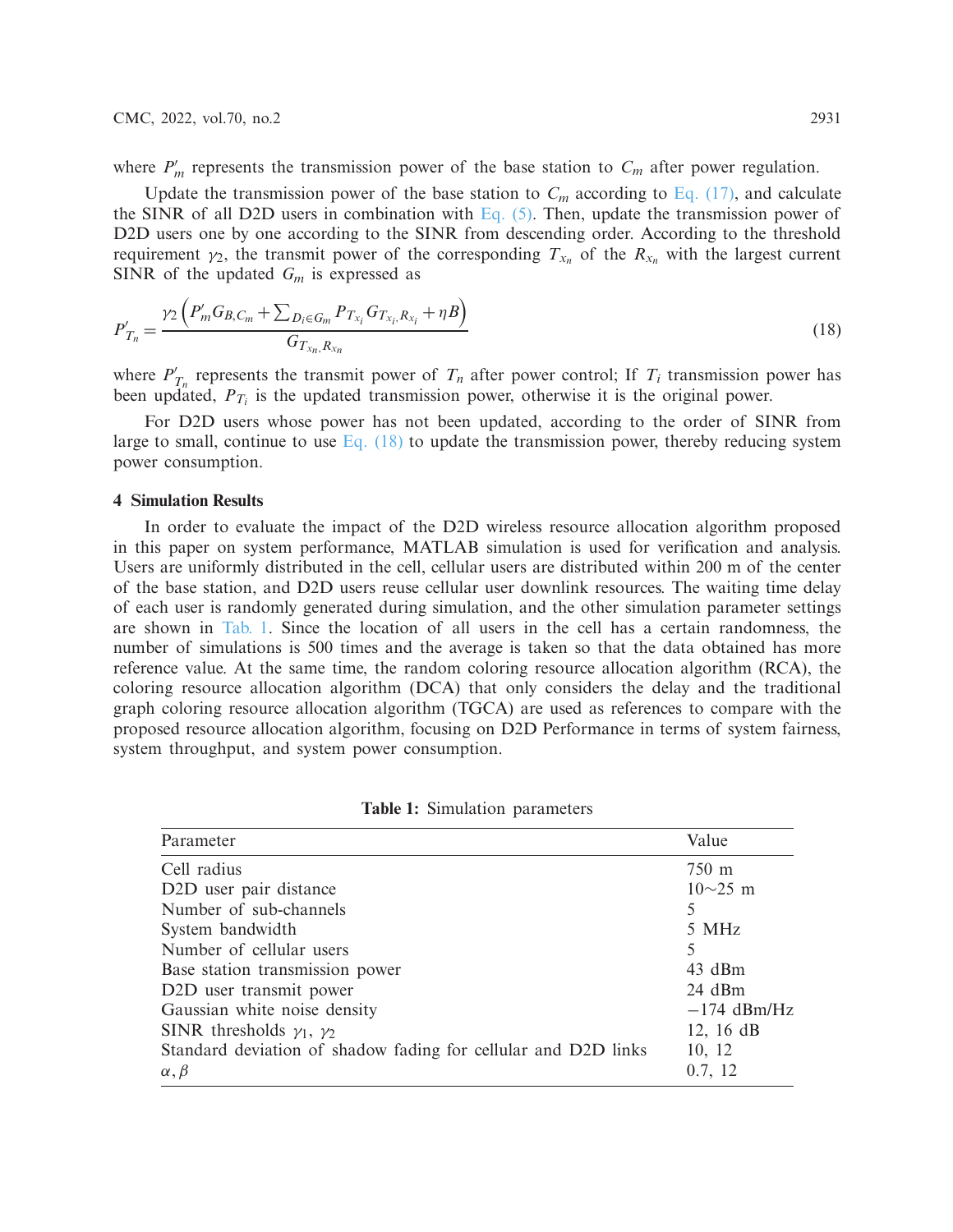[Fig. 2](#page-9-0) compares the fairness impact of D2D system resource allocation under different algorithms. It can be seen from [Fig. 2](#page-9-0) that as the number of D2D user's increases, the fairness of the D2D system begins to decrease. Among them, TGCA aims at maximum throughput, and relatively sacrifices more fairness. When there are 80 pairs of D2D users in the system, using the DGCA algorithm can improve scheduling fairness by 5% compared to the DCA algorithm. This is because the DCA algorithm only considers the delay and does not consider the vertex saturation, and DGCA not only considers the vertex saturation, but also takes the delay as a factor of coloring, which can improve those who are delayed due to poor channel quality to a certain extent. D2D users who cannot get the resources get the priority of the resources, so the fairness of the system is improved.



<span id="page-9-0"></span>**Figure 2:** User fairness comparison the proposed and existing algorithms

[Fig. 3](#page-10-0) compares the influence of the average delay of the D2D system under different shading resource allocation algorithms. It can be seen from [Fig. 3](#page-10-0) that the average system delay of different algorithms increases as the D2D logarithm of the resource request increases. Among them, compared with the DCA algorithm, the average system delay of the DGCA algorithm is slightly higher by 0.1 ms when the number of D2D users reaches 50 pairs. However, D2D communication is mainly used for data transmission rather than real-time services, so the 0.1 ms delay is not perceptible to the user. In addition, combined with the analysis of [Figs. 2](#page-9-0) and [3,](#page-10-0) it can be seen that the DCA algorithm preferentially allocates colored resources to vertices with larger delays, so that the overall system delay is minimized, but the fairness of resource scheduling is seriously sacrificed. Compared with the other two algorithms, the proposed algorithm shows obvious advantages in reducing system delay.

[Fig. 4](#page-10-1) compares the system throughput under different algorithms. It can be analyzed from [Fig. 4](#page-10-1) that as the number of D2D users in the system increases, the system throughput also gradually increases. Since the TGCA algorithm only allocates coloring resources based on the vertex saturation, the maximum system throughput is obtained. The proposed algorithm not only considers the vertex saturation, but also improves the coloring priority of the vertices with longer delay, so that fewer packets are discarded. Although the throughput obtained is reduced by an average of 1.5% compared with TGCA, it is combined with [Figs. 2–](#page-9-0)[4](#page-10-1) for comprehensive analysis,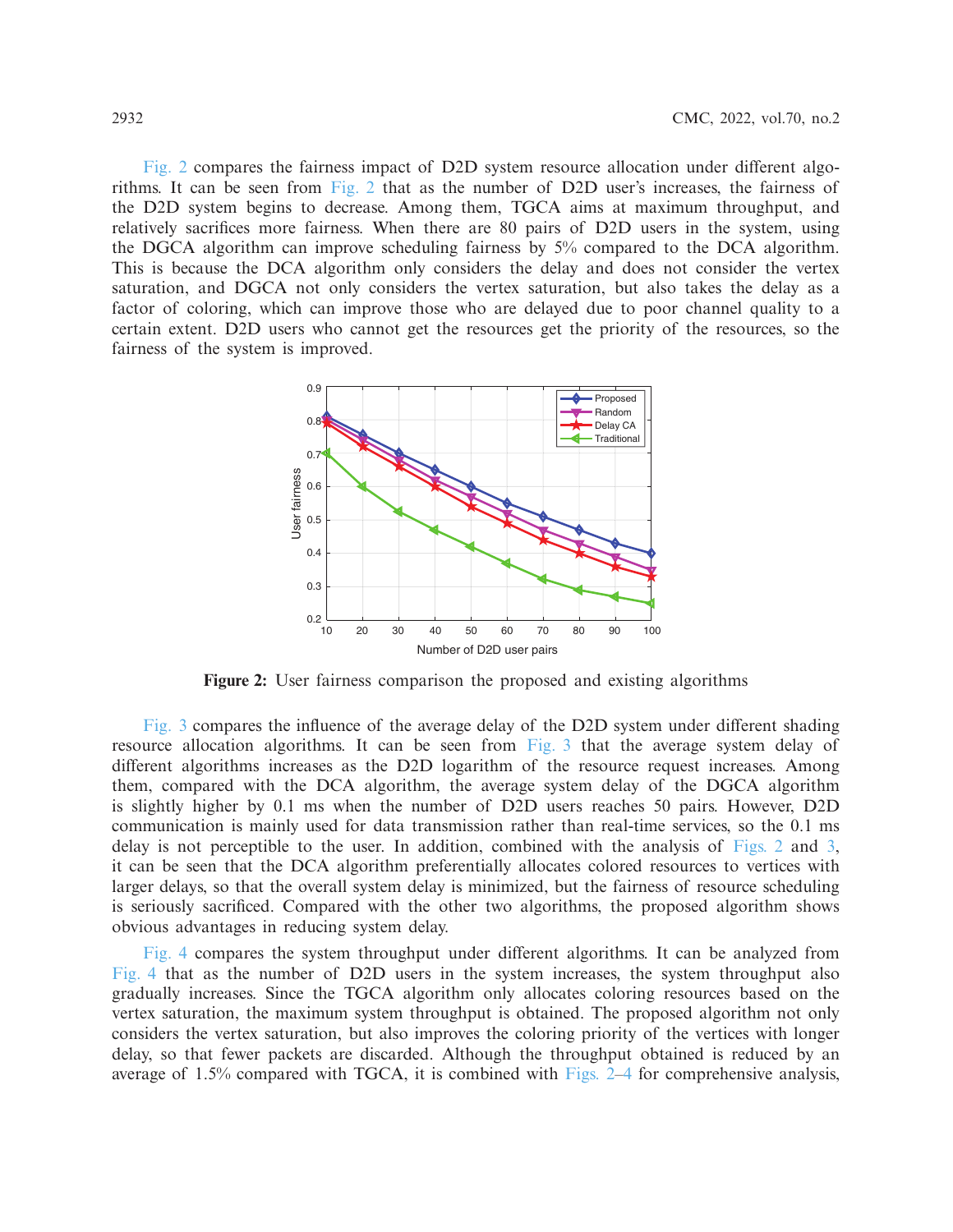the premise of TGCA to obtain higher throughput is to seriously sacrifice the fairness of user scheduling and to a large extent increase the system delay.



**Figure 3:** Comparison of system delay of the algorithms

<span id="page-10-0"></span>

<span id="page-10-1"></span>**Figure 4:** Comparison of the system throughput of the algorithms

[Fig. 5](#page-11-0) compares the impact of different thresholds on system throughput. The results show that as the D2D user's increases, the system throughput increases, and the larger the threshold, the smaller the system throughput. This is because when the user SINR threshold is not reached, the system access D2D logarithm increases as the requested D2D logarithm increases, thus the system throughput also increases, and the larger the SINR threshold, the less interference the user can bear, allowing access The less the D2D logarithm of, the smaller the system throughput.

[Fig. 6](#page-11-1) compares the total power consumption of the system with and without power control. When there is no power control, both the base station and the user transmit at a fixed power, and when there is power control, it is based on the minimum user SINR requirement. As can be seen from [Fig. 6](#page-11-1) that the total power consumption of the system is lower when using the power control as compared with no power control.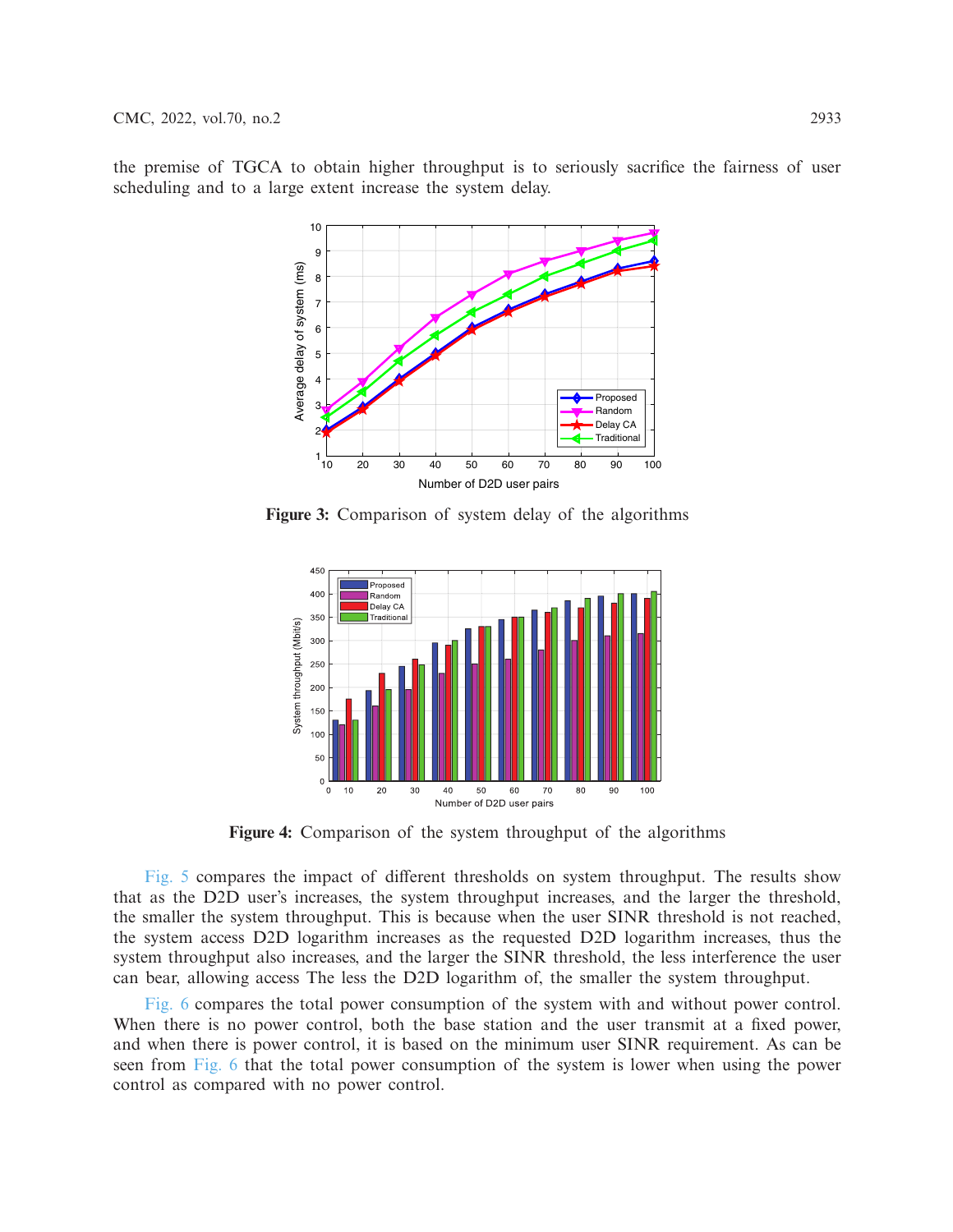

**Figure 5:** Impact of SINR thresholds on system throughput performance

<span id="page-11-0"></span>

<span id="page-11-1"></span>**Figure 6:** Impact of power control on the system power consumption

# **5 Conclusions**

In the TD-LTE system, suitable downlink radio resources of cellular users are selected for multiplexing for D2D users. First, establish a heterogeneous interference graph according to the degree of interference between users with different communication types. The weighted priority coloring order is calculated by further combining the vertex saturation, waiting delay, channel quality, and data volume. Finally, the wireless resource is allocated according to the graph coloring algorithm. Theoretically, the deficiencies of the existing graph coloring resource allocation algorithm are improved, and the maximum throughput performance of the system is achieved. In fact, the factors that affect the allocation of wireless resources are fully considered, which has strong practical application value. Simulation shows that the proposed algorithm has the best overall performance in terms of system average delay, packet loss rate and system throughput, and it also reduces the total power consumption of the system. Further research as an extension to this research study is to consider the cache-throughput analysis and deploy the proposed algorithm in UDNs scenarios.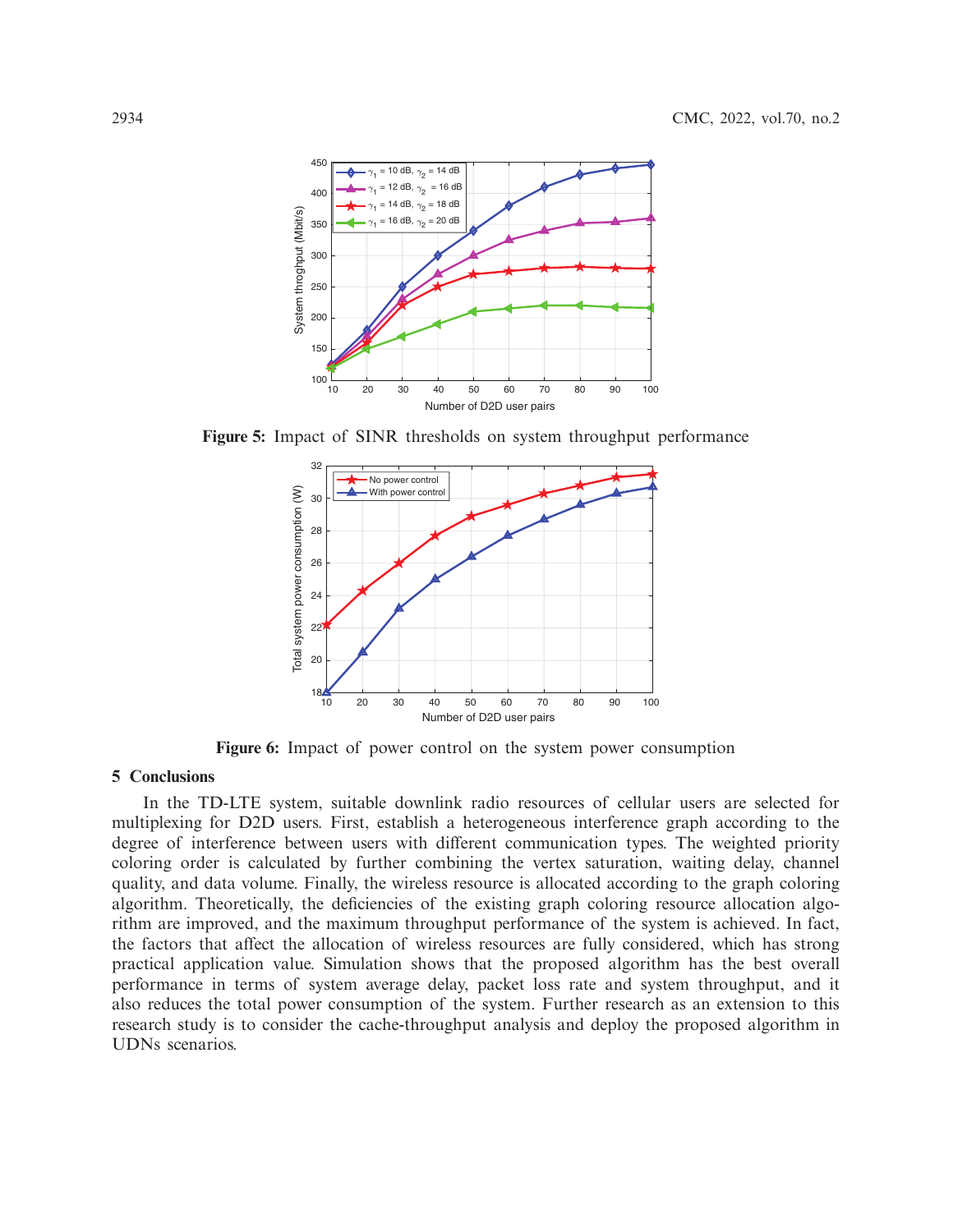**Acknowledgement:** The author extends his appreciation to the Deanship of Scientific Research at King Khalid University for funding this work under grant number (RGP.2/23/42), Received by Fahd N. Al-Wesabi. [www.kku.edu.sa.](https://www.kku.edu.sa)

**Funding Statement:** This work is supported by Suranaree University for Technology research and development fund.

**Conflicts of Interest:** The authors declare that they have no conflicts of interest to report regarding the present study.

#### **References**

- <span id="page-12-0"></span>[1] Y. Sun, J. Liu, J. Wang, Y. Cao and N. Kato, "When machine learning meets privacy in 6G: A survey," *IEEE Communications Surveys & Tutorials*, vol. 22, no. 4, pp. 2694–2724, 2020.
- [2] T. Huang, W. Yang, J. Wu, J. Ma, X. Zhang *et al.,* "A survey on green 6G network: Architecture and technologies," *IEEE Access*, vol. 7, pp. 175758–175768, 2019.
- [3] S. Zhang, J. Liu, H. Guo, M. Qi and N. Kato, "Envisioning device-to-device communications in 6G," *IEEE Networks*, vol. 34, no. 3, pp. 86–91, 2020.
- [4] M. A. Garadi, A. Mohammed, A. K. Ali, X. Du, I. Ali *et al.,* "A survey of machine and deep learning methods for internet of things (IoT) security," *IEEE Communications Surveys & Tutorials*, vol. 22, no. 3, pp. 1646–1685, 2020.
- [5] S. Li, L. Li, B. Xu, Y. Feng and H. Zhou, "Research of a reliable constraint algorithm on MIMO signal detection," *International Journal of Embedded Systems*, vol. 12, no. 2, pp. 13–26, 2020.
- [6] J. Gojal, E. Monteiro and J. S. Silva, "Security for the internet of things: A survey of existing protocols and open research issues," *IEEE Communications Surveys & Tutorials*, vol. 17, no. 3, pp. 1294–1312, 2015.
- <span id="page-12-1"></span>[7] K. Tange, M. D. Donno, X. Fafoutis and N. Dragoni, "A systematic survey of industrial internet of things security: Requirements and foq computing opportunities," *IEEE Communications Surveys & Tutorials*, vol. 22, no. 4, pp. 2489–2520, 2020.
- <span id="page-12-2"></span>[8] S. Bashir, M. H. Alsharif, I. Khan, M. A. Albreem, A. Sali *et al.,* "MIMO-terahertz in 6G nanocommunications: Channel modeling and analysis," *Computers Materials & Continua*, vol. 66, no. 1, pp. 263–274, 2020.
- [9] A. Silva, S. Teodore, R. Dinis and A. Gameiro, "Iterative frequency-domain detection for IA-precoded MC-CDMA systems," *IEEE Transactions on Communications*, vol. 62, no. 4, pp. 1240–1248, 2014.
- [10] A. Silva, J. Assucao, R. Dinis and A. Gameiro, "Performance evaluation of IB-DFE based strategies for SC-FDMA systems," *EURASIP Journal on Wireless Communications and Networking*, vol. 13, no. 1, pp. 1–10, 2013.
- [11] D. Castanheira, A. Silva, R. Dinis and A. Gameiro, "Efficient transmitter and receiver designs for SC-FDMA based heterogeneous networks," *IEEE Transactions on Communications*, vol. 63, no. 7, pp. 2500–2510, 2015.
- [12] D. Castanheira, A. Silva and A. Gameiro, "Set optimization for efficient interference alignment in heterogeneous networks," *IEEE Transactions onWireless Communications*, vol. 13, no. 10, pp. 5648–5660, 2014.
- [13] S. Teodoro, A. Silva, R. Dinis, F. Barradas, P. M. Cabral *et al.,* "Theoretical analysis of nonlinear amplification effects in massive MIMO systems," *IEEE Access*, vol. 7, pp. 172277–172289, 2019.
- <span id="page-12-3"></span>[14] F. Jameel, T. Ristaniemi, I. Khan and B. M. Lee, "Simultaneous harvest-and-transmit ambient backscatter communications under Rayleigh fading," *EURASIP Journal on Wireless Communications and Networking*, vol. 19, no. 1, pp. 1–9, 2019.
- <span id="page-12-4"></span>[15] Q. Alsafasfeh, O. A. Saraereh, A. Ali, L. A. Tarawneh, I. Khan *et al.,* "Efficient power control framework for small-cell heterogeneous networks," *Sensors*, vol. 20, no. 5, pp. 1–14, 2020.